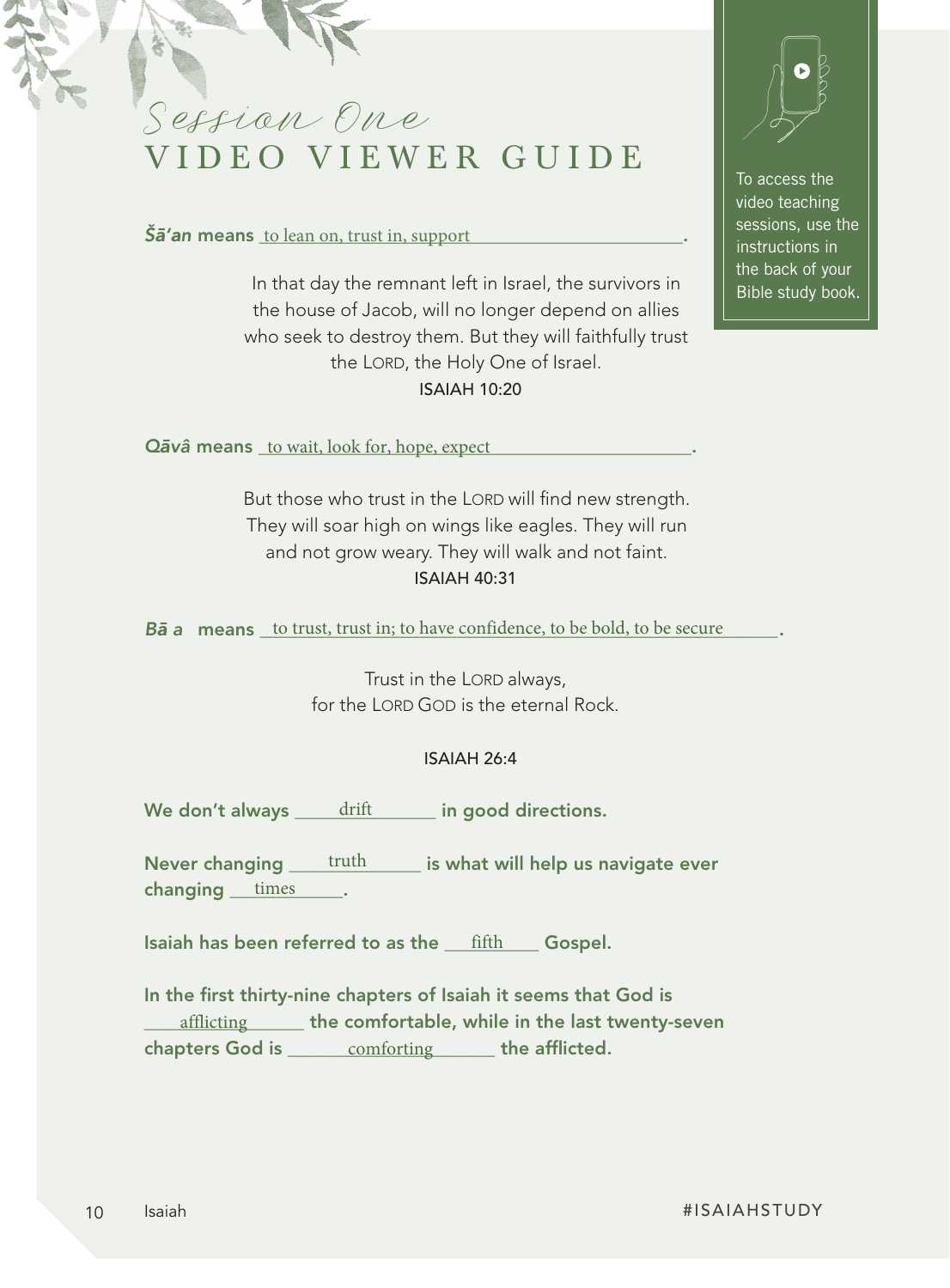Session Two VIDEO VIEWER GUIDE

To access the video teaching sessions, use the instructions in the back of your Bible study book.

We have to let God be \_\_\_\_\_\_\_\_\_\_\_\_\_\_\_\_\_\_\_\_\_\_\_\_\_\_\_\_\_\_\_\_ if we're going to be <u>surrendered a set t</u>o Him.

We want to get some <u>saintly sepead out God's</u> <u>character</u> **contained ourselves why we can** <u>character</u> trust Him.

God is the  $\underline{\quad \text{Maker}}$  and  $\underline{\quad \text{Shaper}}$  (Isa. 29:16; 45:9; 64:8).

We can trust God and trust His character because He is  $\_$   $\,$   $\,$  holy  $\_$ and <u>\_\_\_\_\_\_\_\_\_\_\_\_\_\_\_\_\_\_\_\_\_</u> (Isa. 6:1-8; 55:9).

Once we get some clarity about His \_\_\_\_\_\_\_character \_\_\_\_\_, then we'll get some clarity about our <u>subsenlancter</u> some claracter

God <u>redeems</u> the rebellious (Isa. 1:18).

WOW: A vision of God reveals that He is sovereign king.

WOE: Clarity about God's character helps us recognize that we need a

\_\_\_\_\_\_\_\_\_\_\_\_\_\_\_\_\_\_\_\_\_\_\_\_\_\_\_\_\_\_\_\_\_\_\_\_\_\_\_\_\_\_\_\_\_\_\_\_\_\_\_\_\_\_\_\_\_\_\_\_\_\_

\_\_\_\_\_\_\_\_\_\_\_\_\_\_\_\_\_\_\_\_\_\_\_\_\_\_\_\_\_\_\_\_\_\_\_\_\_\_\_\_\_\_\_\_\_\_\_\_\_\_\_\_\_\_\_\_\_\_\_\_\_\_ Savior so that we can be surrendered.

ACTION STEP: Fix your thoughts on God. Pick one of these things to focus on:

- 1. List the attributes of God using the ABCs method.
- 2. Remind yourself of the names of God from Day Three of your study.
- 3. Learn your memory verse for this week—Isaiah 1:18—and focus on that truth.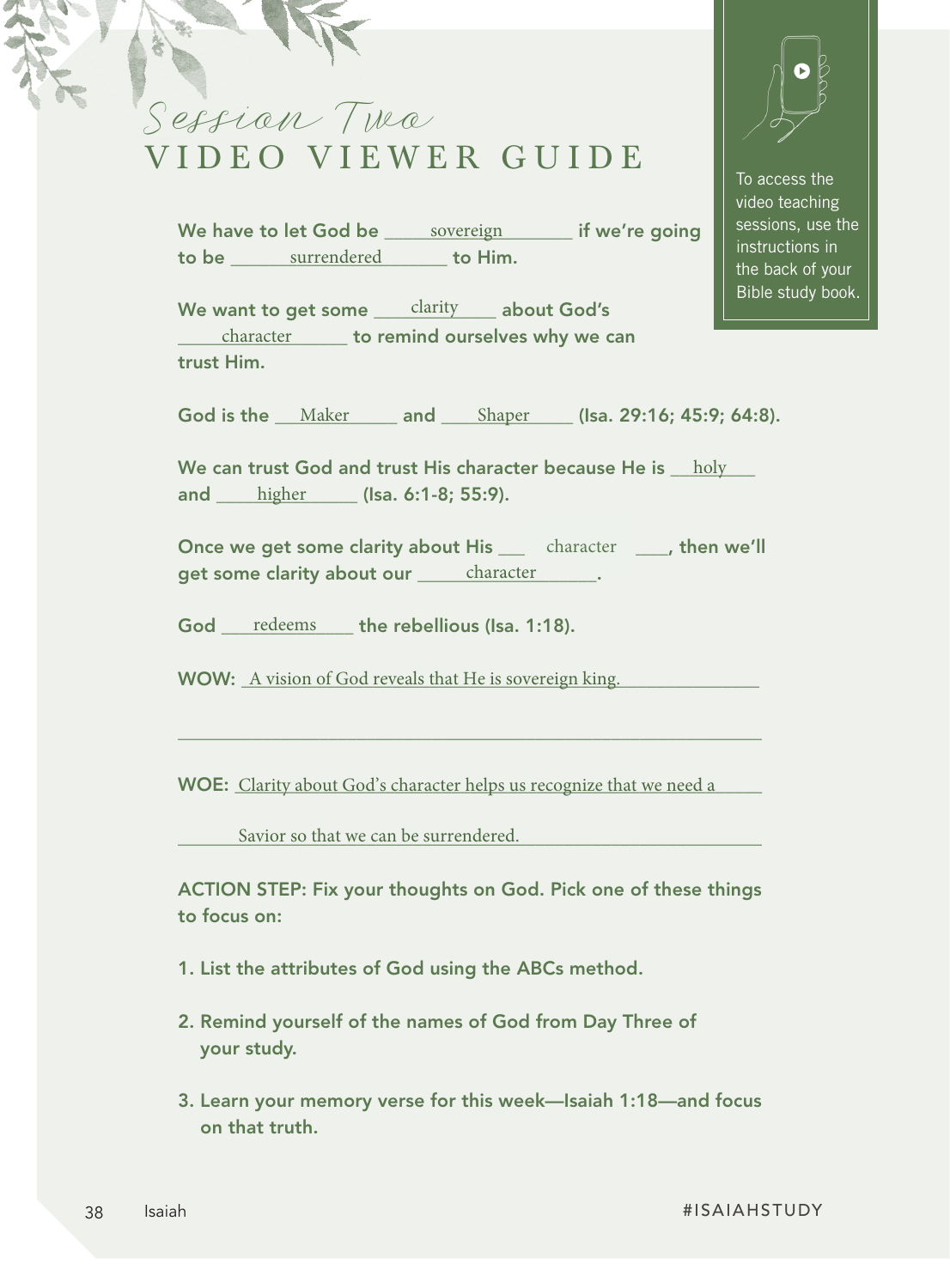

Realigning to God's \_\_\_\_\_\_\_truth \_\_\_\_\_\_\_ leads us to trust His \_\_\_\_\_\_\_\_\_\_\_\_\_\_\_\_\_\_\_\_\_\_\_\_\_\_\_\_\_. timetable

To access the video teaching sessions, use the instructions in the back of your Bible study book.

Waiting can feel like a wheel the of worry the World Waiting can feel like a wheel world of the world world wo (Isa. 36:4-5).

The  $\underline{\hspace{1cm}}$  Word  $\underline{\hspace{1cm}}$  of  $\underline{\hspace{1cm}}$  God and prayer help us get off the wheel of worry (Isa. 37:6-7,14-22).

What doesn't seem like a  $\rule{1em}{0.15mm}$  can often be the most end threatening the contract of the state of the state of the state of the state of the state of the state of the state of the state of the state of the state of the state of the state of the state of the state of the stat

\_\_\_\_\_\_\_\_\_\_\_\_\_\_\_\_\_\_\_\_\_\_\_\_\_\_\_\_\_\_\_\_\_\_\_\_\_\_\_\_\_\_\_\_\_\_\_\_\_\_\_\_\_\_\_\_\_\_\_\_\_\_

\_\_\_\_\_\_\_\_\_\_\_\_\_\_\_\_\_\_\_\_\_\_\_\_\_\_\_\_\_\_\_\_\_\_\_\_\_\_\_\_\_\_\_\_\_\_\_\_\_\_\_\_\_\_\_\_\_\_\_\_\_\_

So the LORD must <u>wait</u> for you to come to him so he can show you his love and compassion. For the LORD is a faithful God. Blessed are those who wait for his help. Isaiah 30:18, NLT

WOW: Cod's timing is perfect.

WOE: We need to get off the mental hamster wheel and trust

\_\_\_\_\_\_\_\_\_\_\_\_\_\_\_\_\_\_\_\_\_\_\_\_\_\_\_\_\_\_\_\_\_\_\_\_\_\_\_\_\_\_\_\_\_\_\_\_\_\_\_\_\_\_\_\_\_\_\_\_\_\_ God's timeline in our lives.

ACTION STEP: Be \_\_\_\_\_\_ present \_\_\_\_\_\_ in your presence.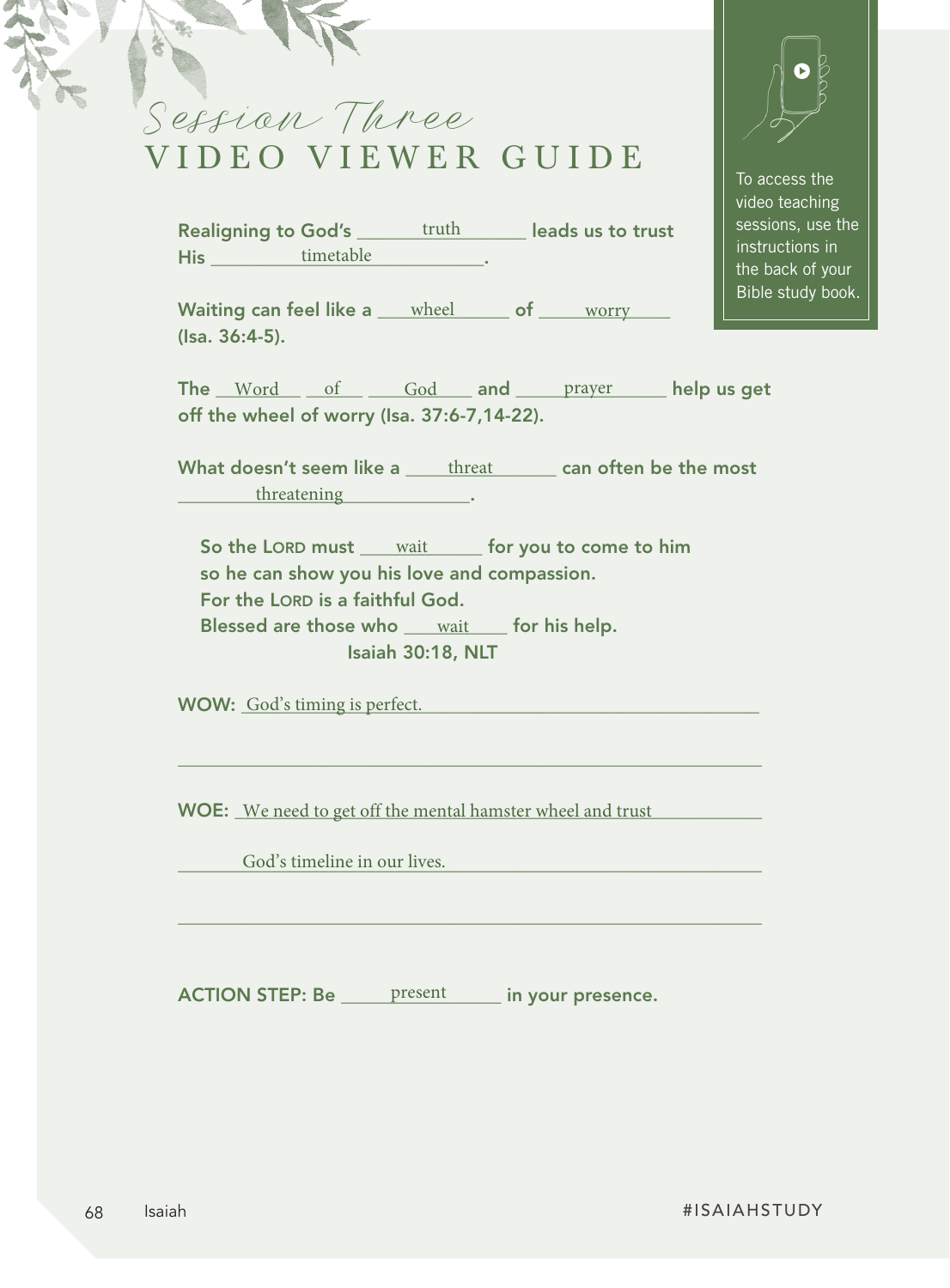Session Four VIDEO VIEWER GUIDE

Where we look for comfort will either  $\_\_$  weaken  $\_\_$  or **EXECUTE:** Let us spiritually.

Not all pleasures are profitable for <u>sternity stead</u> (1 Cor. 10:23).

We can't be idle about  $\rule{1em}{0.15mm}$   $\rule{1.5mm}{0.15mm}$   $\qquad$   $\rule{1.5mm}$   $\qquad$   $\qquad$   $\qquad$   $\qquad$   $\qquad$   $\qquad$   $\qquad$   $\qquad$   $\qquad$   $\qquad$   $\qquad$   $\qquad$   $\qquad$   $\qquad$   $\qquad$   $\qquad$   $\qquad$   $\qquad$   $\qquad$   $\qquad$   $\qquad$   $\qquad$   $\qquad$   $\qquad$   $\qquad$ 

Your  $\_\_$  soul  $\_\_$  will shrink to the level of the  $\_\_$  pleasures  $\_\_$ you pursue.

Idols give us association with <u>comfort said</u> without a connection **connection** to the Comforter.

We want the truth that will build our <u>secure trust so that we</u> will trade these counterfeits in for the Comforter.

• He will renew our <u>strength [Juan 40:27-31</u>].

 $\bullet$  He will not crush you when you feel  $\_\_$   $\_\text{broken}\_\_$  (Isa. 42:1-4,8).

• He will be with  $\_\_\_\_\_\_\_\_\_\_\_\_\_\_\_\_\_$  (Isa. 43:1-5).

WOW: We serve a God who longs to comfort His people.

WOE: Stop turning to the counterfeit comforts, and ask what does it look

\_\_\_\_\_\_\_\_\_\_\_\_\_\_\_\_\_\_\_\_\_\_\_\_\_\_\_\_\_\_\_\_\_\_\_\_\_\_\_\_\_\_\_\_\_\_\_\_\_\_\_\_\_\_\_\_\_\_\_\_\_\_

\_\_\_\_\_\_\_\_\_\_\_\_\_\_\_\_\_\_\_\_\_\_\_\_\_\_\_\_\_\_\_\_\_\_\_\_\_\_\_\_\_\_\_\_\_\_\_\_\_\_\_\_\_\_\_\_\_\_\_\_\_\_ like to receive God's comfort?

ACTION STEP: Point and <u>eall</u> and the same of the set of the set of the set of the set of the set of the set of the set of the set of the set of the set of the set of the set of the set of the set of the set of the set of



To access the video teaching sessions, use the instructions in the back of your Bible study book.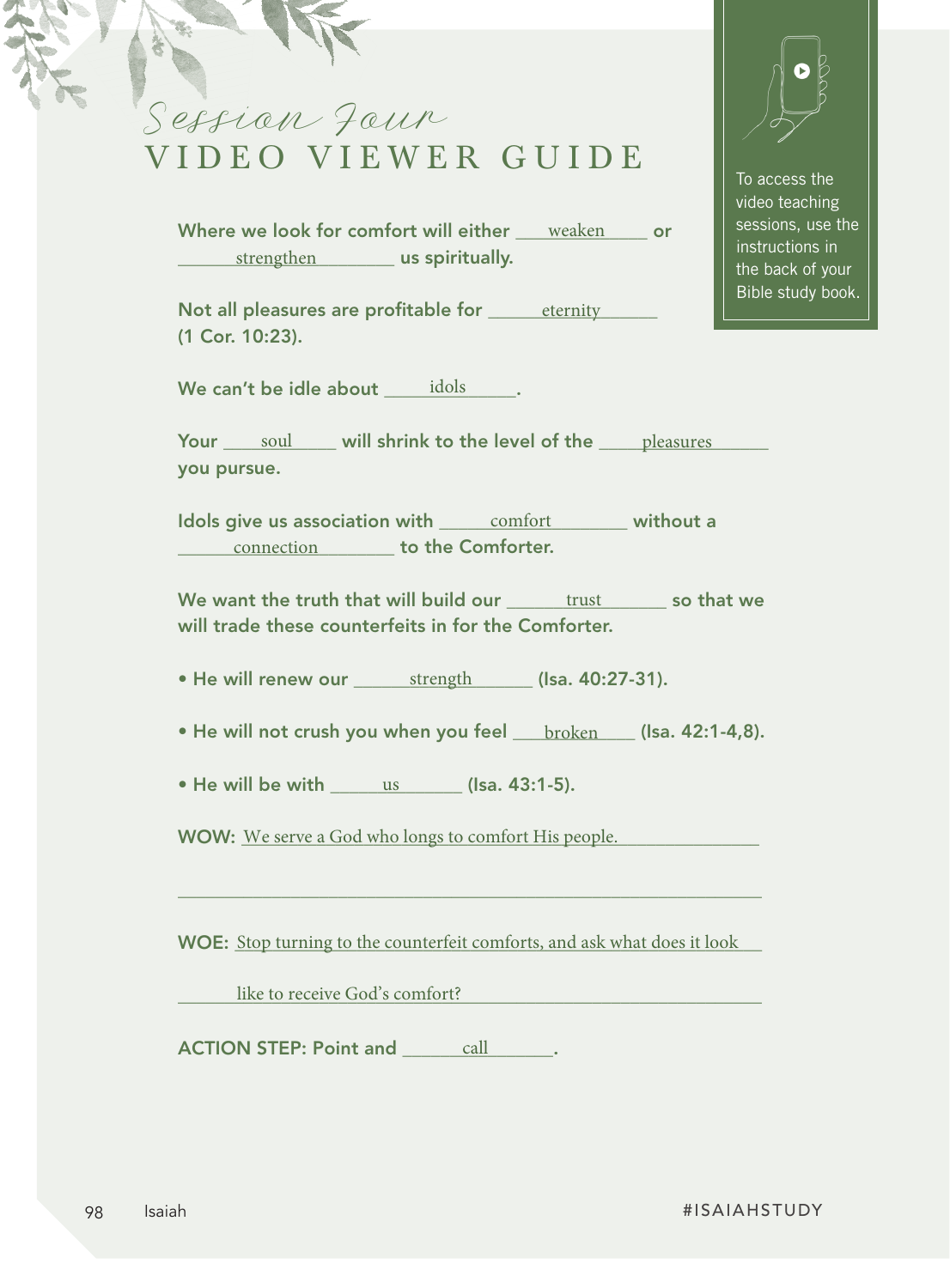| Session Five<br>VIDEO VIEWER GUIDE                                                      | To access the<br>video teaching                                               |
|-----------------------------------------------------------------------------------------|-------------------------------------------------------------------------------|
| You can't hide your heart because what's in<br>your heart will show up in your habits.  | sessions, use the<br>instructions in<br>the back of your<br>Bible study book. |
| Lips lie, but lives don't (Isa. 29:13).                                                 |                                                                               |
| God doesn't see ____ worship _____ apart from the ___ worshiper                         |                                                                               |
| God's reaction to people's rebellion is a call to _______ listen<br>(Isa. 30:15,20-22). |                                                                               |
| We need to rely on God (Isa. 50:10).                                                    |                                                                               |
| We should trust His commands because they are for our<br>good                           |                                                                               |
| <b>WOW:</b> Jesus died for me.                                                          |                                                                               |
| <b>WOE:</b> Jesus called us to come and die to ourselves.                               |                                                                               |
| <b>ACTION STEP: Ask God, "What are You _________ asking __________</b><br>of me?"       |                                                                               |

ギど Ø,

#ISAIAHSTUDY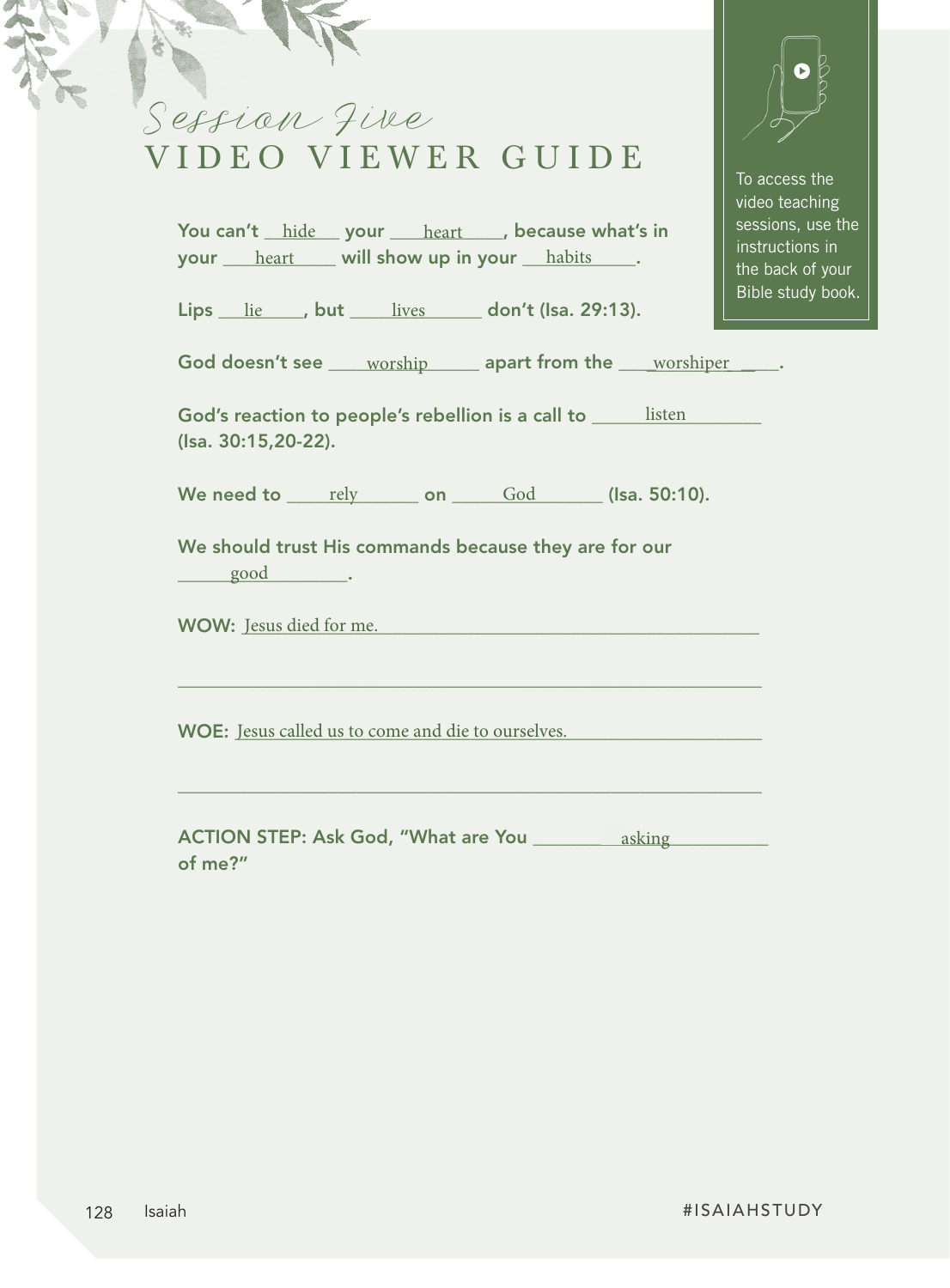## Session Six VIDEO VIEWER GUIDE

We want to <u>welcome</u> the warnings of the  $\rule{1em}{0.15mm}$  wise  $\rule{1em}{0.15mm}$ .

We want to value  $\underline{\qquad \text{truth}}$  more than  $\underline{\qquad \text{true}}$  .

The Lord wants to turn us off the path to <u>stand and heartache</u> sand onto the path to  $\rule{1em}{0.15mm}$  hope  $\rule{1.15mm}{0.15mm}$ 

Two sins God corrected:

1. Pride (Isa. 26:4-6)

We don't want to exchange the plans of a  $\bigsqcup_{\text{good}}$  Father for the schemes of an <u>evil snake.</u>

2. Neglect of the poor

God is more concerned about our <u>easil character all than He is</u> our personal <u>comfort</u>.

God's pressure points are perfect (Isa. 28:23-29).

There is no one wiser than  $\_\_\_\_\$ Jess  $\_\_\_\_\_\_\_\_\_\_\_$  (Isa. 11:1-5).

WOW: God loves us enough to correct our course.

WOE: \_\_\_\_\_\_\_\_\_\_\_\_\_\_\_\_\_\_\_\_\_\_\_\_\_\_\_\_\_\_\_\_\_\_\_\_\_\_\_\_\_\_\_\_\_\_\_\_\_\_\_\_\_\_\_\_ We welcome His warnings.

## ACTION STEP:

A cknowledge your sin.

C hange. Ask God to create a new heart in you.

T <u>rust that God will do it.</u>



To access the video teaching sessions, use the instructions in the back of your Bible study book.